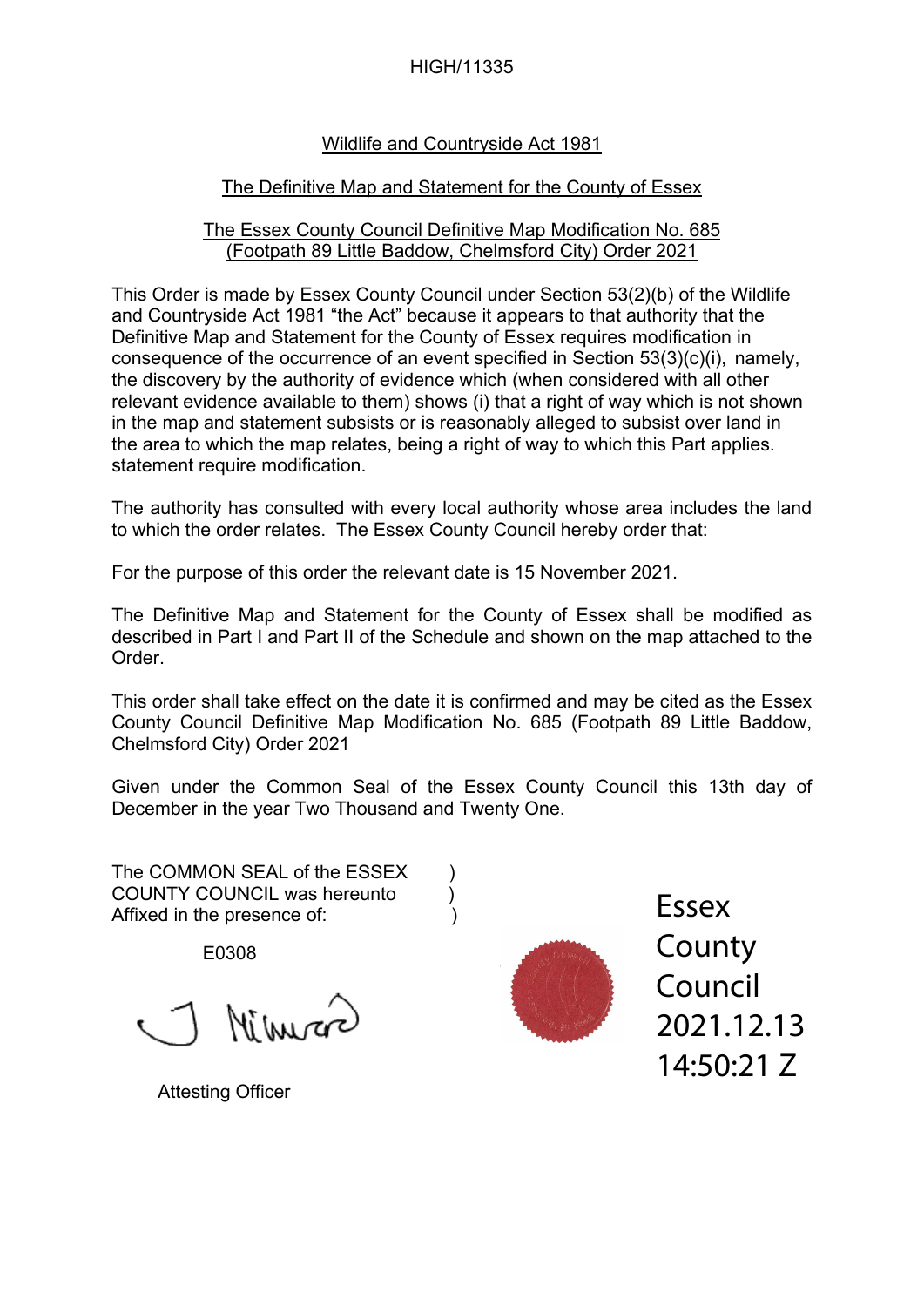#### HIGH/11335

## **SCHEDULE**

# **PART I**

## **Modification of Definitive Map**

#### **Description of path or way to be added**

A length of public Footpath (numbered 89) from Bridleway 37 (Fir Tree Lane) at Point A on the order plan in a generally northerly direction for a distance of approximately 224 metres to the ditch at Point B. From here it meanders in a generally north easterly direction for a distance of approximately 237 metres to meet Footpath 35 at Point C. The width of the way is taken to be 1.5 metres being that considered reasonable for two people to pass.

## **PART II**

## **Modifications of Definitive Statement**

## **Variations of particulars of path or way**

| <b>OS Sheet</b><br>No.        | Path No. | <b>Classification</b> | <b>Position and Description</b>                                                                                                                                                                                                                                                                                                                                                                   |
|-------------------------------|----------|-----------------------|---------------------------------------------------------------------------------------------------------------------------------------------------------------------------------------------------------------------------------------------------------------------------------------------------------------------------------------------------------------------------------------------------|
| <b>70 NE</b><br><b>TL7806</b> | 89       | FP                    | From Bridleway 37 (Fir Tree Lane)<br>in a generally northerly direction for<br>a distance of approximately 224<br>metres to the ditch. From here it<br>meanders in a generally north<br>easterly direction for a distance of<br>approximately 237 metres to meet<br>Footpath 35. The width of the way<br>is taken to be 1.5 metres being that<br>considered reasonable for two<br>people to pass. |

#### **The statement for the parish of Little Baddow shall be amended as follows: -**